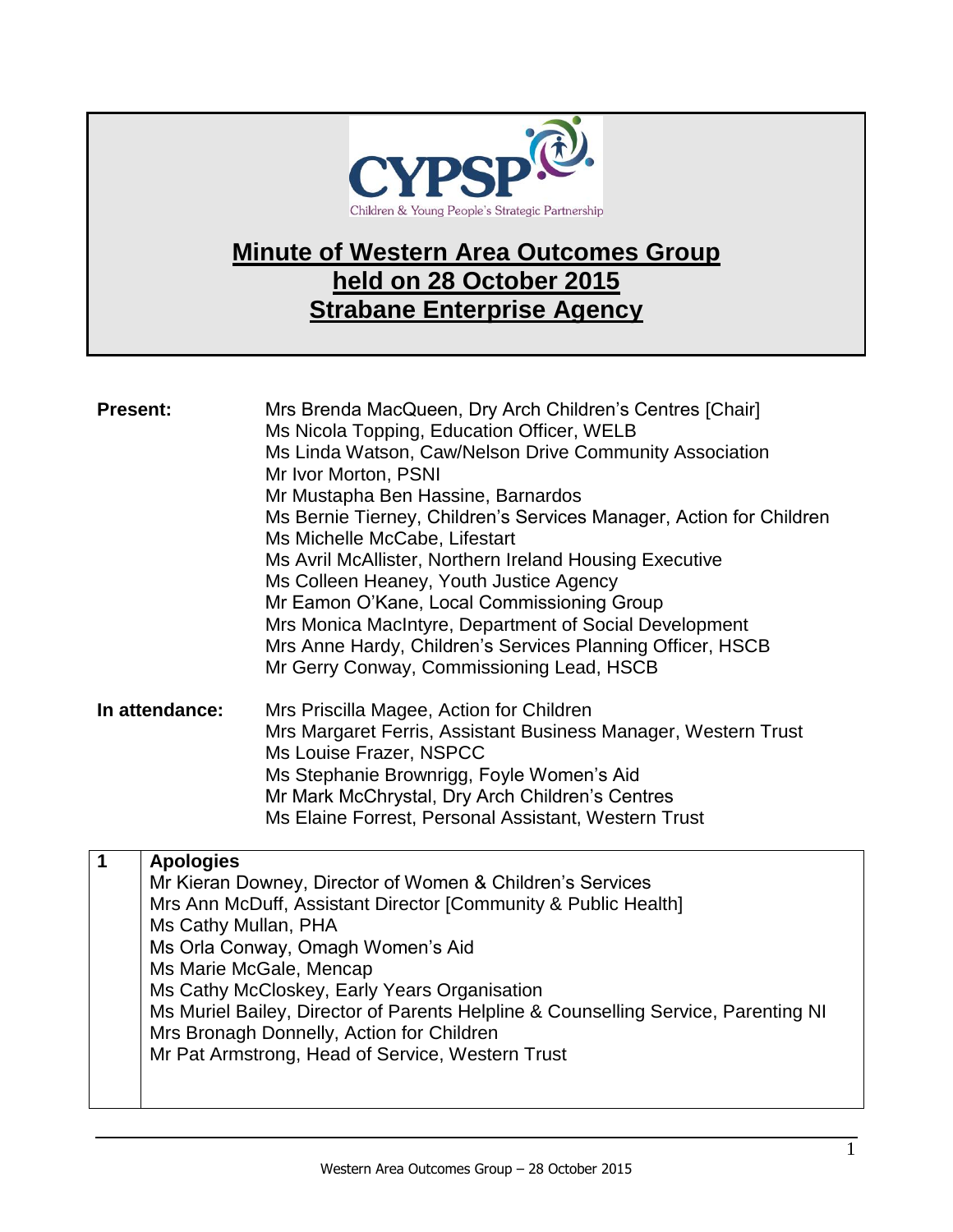| $\overline{2}$ | <b>Matters Arising</b>                                                                                                                                                                                                                                                                                                                                                                                                                                                                                                                                                                                                                                                                                                                                                                                                                                                                                                                                                                                                                                                                                                                                                                                                                                                                                                                                                                                 |
|----------------|--------------------------------------------------------------------------------------------------------------------------------------------------------------------------------------------------------------------------------------------------------------------------------------------------------------------------------------------------------------------------------------------------------------------------------------------------------------------------------------------------------------------------------------------------------------------------------------------------------------------------------------------------------------------------------------------------------------------------------------------------------------------------------------------------------------------------------------------------------------------------------------------------------------------------------------------------------------------------------------------------------------------------------------------------------------------------------------------------------------------------------------------------------------------------------------------------------------------------------------------------------------------------------------------------------------------------------------------------------------------------------------------------------|
|                | Mrs MacQueen advised that Ms Charmaine McNally, Senior Social Work Practitioner<br>for Child Sexual Exploitation, had been due to attend today's meeting, but was<br>currently on sick leave. Ms McNally had prepared a briefing paper on her role which                                                                                                                                                                                                                                                                                                                                                                                                                                                                                                                                                                                                                                                                                                                                                                                                                                                                                                                                                                                                                                                                                                                                               |
|                | Ms Forrest would email to members.                                                                                                                                                                                                                                                                                                                                                                                                                                                                                                                                                                                                                                                                                                                                                                                                                                                                                                                                                                                                                                                                                                                                                                                                                                                                                                                                                                     |
|                | Mrs MacQueen welcomed Mr Conway back to the Outcomes Group following a<br>period of ill health and also welcomed Mr Ivor Morton, PSNI, to the meeting.                                                                                                                                                                                                                                                                                                                                                                                                                                                                                                                                                                                                                                                                                                                                                                                                                                                                                                                                                                                                                                                                                                                                                                                                                                                 |
| 3              | <b>Mentoring Programme</b><br>Mrs MacQueen welcomed Mr Mark McChrystal to the meeting to report on the<br>Mentoring Programme pilot at the Dry Arch Children's Centres which had been<br>funded by the Western Area Outcomes Group.                                                                                                                                                                                                                                                                                                                                                                                                                                                                                                                                                                                                                                                                                                                                                                                                                                                                                                                                                                                                                                                                                                                                                                    |
|                | Mr McChrystal advised that Ms Donna O'Kane, Youth Mentor, was involved in<br>leading the Mentoring Programme. He advised that referrals had been received from<br>Health Visitors, Social Workers, Education Welfare Officers, Schools etc. He said the<br>young people came from fragmented families, were socially isolated, had school<br>attendance/attainment issues, parents with substance/alcohol abuse and often had<br>siblings with additional needs. He said the criteria for the Teenage Action Group was<br>to reach out to the quiet child, the under achiever, the socially isolated and the young<br>person who didn't function well socially. Mr McChrystal said the fourteen week<br>programme covered topics such as Finger Print Learning, Mind Your Mate, Cook It,<br>Sow and Grow and Cyberpal which dealt with bullying and informing young people of<br>what help was available. He said the outcomes for young people were enhanced<br>confidence, improved self image, self care, improved mood, happiness, and gave<br>examples of how young people's lives had been enhanced due to completing the<br>programme. Mr McChrystal said it was very important for the Youth Worker to build<br>relationships with the young people to build a bridge to other services, and said<br>transitions to new schools were a particularly challenging time for some young<br>people. |
|                | Ms McCabe enquired how the Mentoring Programme fitted within Family Support.<br>Mr McChrystal advised of the option of a six week parallel course and reported that<br>staff had delivered customised parenting courses in people's own homes.                                                                                                                                                                                                                                                                                                                                                                                                                                                                                                                                                                                                                                                                                                                                                                                                                                                                                                                                                                                                                                                                                                                                                         |
|                | Mrs MacIntyre said she was always concerned at the sustainability of time limited<br>projects. Mr McChrystal said there were plans to link young people with existing<br>services such as peer support and pastoral care in schools, and the services of the<br>Family Support Hub, SureStart and the Dry Arch Children's Centres. He noted the<br>good working relationships with the PSNI and other services in the local area.                                                                                                                                                                                                                                                                                                                                                                                                                                                                                                                                                                                                                                                                                                                                                                                                                                                                                                                                                                      |
|                | Mr Hassine enquired if the Outcomes Group were going to generalise the<br>programme and said some young people preferred to work on a one-to-one basis<br>instead of participating in group work. Mrs MacQueen said the group would look at<br>the evaluations of the Mentoring Programme.                                                                                                                                                                                                                                                                                                                                                                                                                                                                                                                                                                                                                                                                                                                                                                                                                                                                                                                                                                                                                                                                                                             |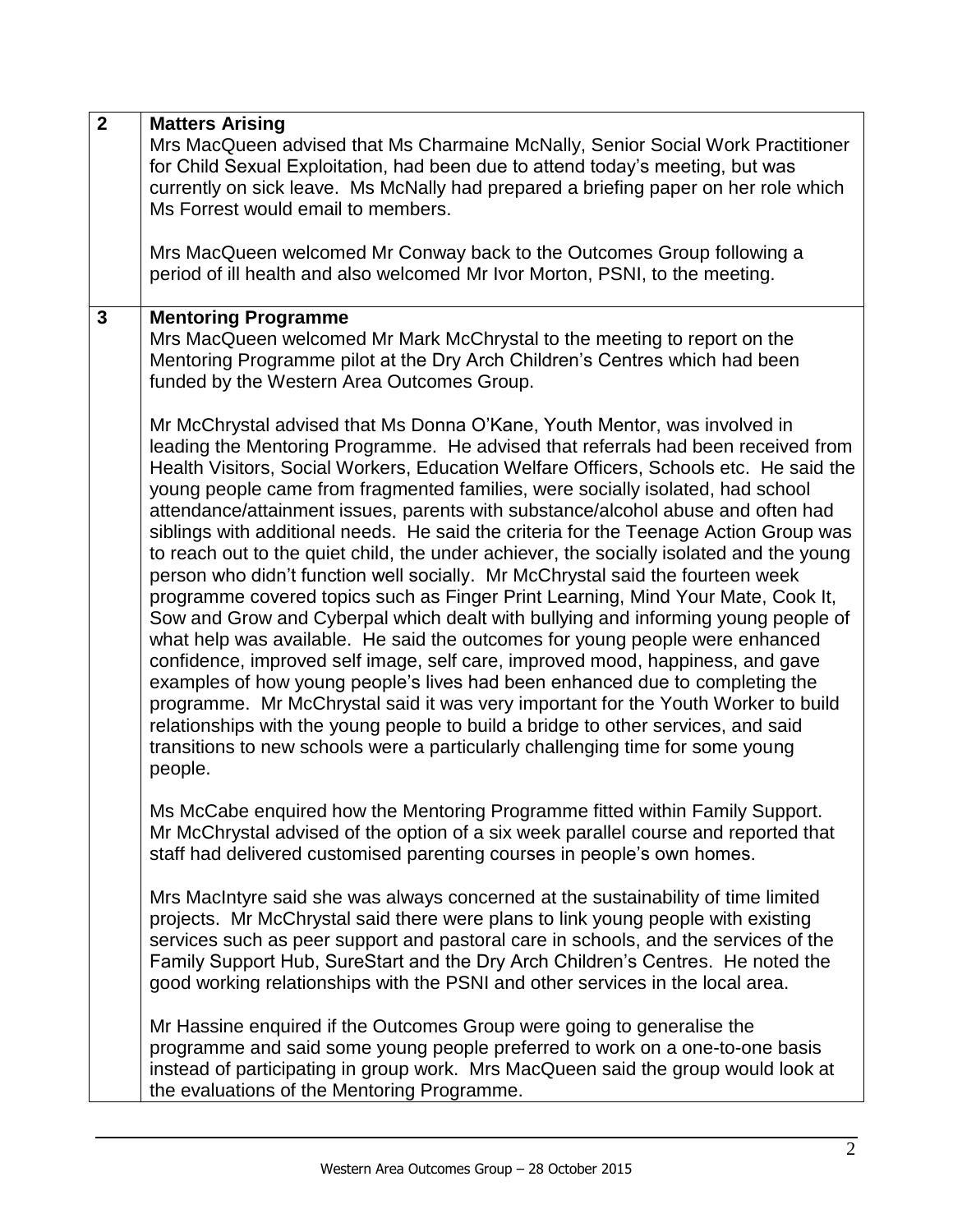|   | Mr McChrystal thanked the Western Area Outcomes Group for investing in the<br>Mentoring Programme and agreed to forward his presentation for emailing to<br>members.                                                                                                                                                                                                                                                                                                                                                                                                                                                                                                  |
|---|-----------------------------------------------------------------------------------------------------------------------------------------------------------------------------------------------------------------------------------------------------------------------------------------------------------------------------------------------------------------------------------------------------------------------------------------------------------------------------------------------------------------------------------------------------------------------------------------------------------------------------------------------------------------------|
| 4 | <b>Domestic Violence</b><br>Mrs MacQueen welcomed Ms Louise Frazer, NSPCC, and Ms Stephanie Brownrigg,<br>Foyle Women's Aid, to the meeting to inform members on the impact of domestic<br>abuse on children and young people.                                                                                                                                                                                                                                                                                                                                                                                                                                        |
|   | Ms Brownrigg reported that Women's Aid's definition of domestic violence was<br>"The intentional and persistent physical or emotional abuse of a woman, or of a<br>woman and her children in a way that causes pain, distress or injury".                                                                                                                                                                                                                                                                                                                                                                                                                             |
|   | She advised that one in four females may experience domestic violence and reported<br>that 55,029 calls were managed by the 24 hour Domestic and Sexual Violence<br>Helpline. She said 27,628 incidents with domestic motivation were reported to the<br>PSNI during April 2013 to March 2014. Ms Brownrigg reported that an estimated<br>32,000 children were living with domestic abuse in NI and their experiences ranged<br>from Pre Natal, Over Hearer, Witness, Intervenor, Colluder, Weapon, Victim,<br>Perpetrator. She said there was a higher risk of a child who witnessed abuse<br>becoming an abuser themselves and said early intervention was crucial. |
|   | Ms Heaney joined the meeting.                                                                                                                                                                                                                                                                                                                                                                                                                                                                                                                                                                                                                                         |
|   | Ms Fraser said children suffered from behavioral problems, insecure attachments,<br>health issues and could be socially isolated and unable to bring their friends home.<br>She said parents often suffered from depression, alcohol, drugs, self blame, mental<br>health issues and could be involved with Social Services and other agencies.<br>She advised of the following range of programmes offered by the NSPCC and<br>Women's Aid:-<br>> Caring Dads, Safer Children<br>$\triangleright$ Helping Hands<br>You & Me Mum                                                                                                                                      |
|   | $\triangleright$ Face to Face<br>$\triangleright$ DART – Domestic Abuse Recovering Together<br>$\triangleright$ Healing for Healthy Relationships<br>$\triangleright$ Bully Busters                                                                                                                                                                                                                                                                                                                                                                                                                                                                                   |
|   | Ms Fraser advised of the support available for families such as safe accommodation,<br>resettlement work, crisis intervention, advocacy, court support project, training and<br>awareness sessions, 24 Hour Women's Aid Domestic and Sexual Violence Helpline,<br>NSPCC Adult Helpline and the NSPCC Childline. She said it was important that<br>practitioners working with families were trained to recognise the prevalence, signs,<br>symptoms and indicators of domestic abuse and that there were educative and<br>therapeutic interventions with individual family members and the family as a whole.                                                          |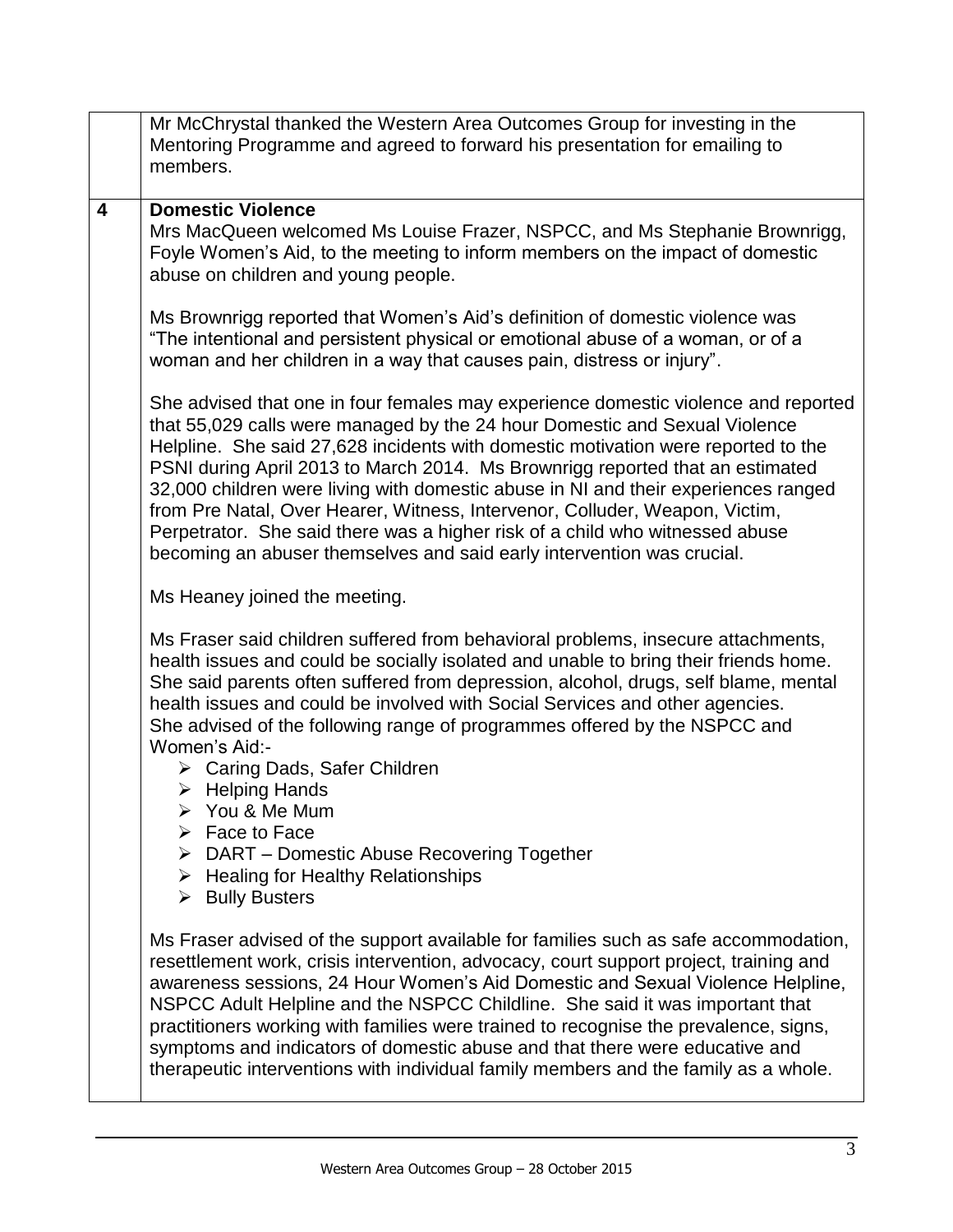|                | Mrs Magee enquired if there were many cases of domestic violence within European<br>families. Ms Brownrigg advised that these cases were more complex due to the<br>need for translators, funding for translators and the need for education on cultural<br>differences. She said legacy issues in Northern Ireland also had an impact on<br>domestic violence cases, but said a large number of adults were misusing<br>substances. Mrs MacIntyre said there was a need to get a message out that<br>domestic violence did not just occur within a marriage. Ms Heaney said the number<br>of young male perpetrators was a major concern. Mrs Magee said Fermanagh<br>Women's Aid had ran a pilot where men delivered courses to men and said there<br>was a need for men to have role models.<br>Mrs MacQueen thanked Ms Fraser and Ms Brownrigg for their presentation. |
|----------------|----------------------------------------------------------------------------------------------------------------------------------------------------------------------------------------------------------------------------------------------------------------------------------------------------------------------------------------------------------------------------------------------------------------------------------------------------------------------------------------------------------------------------------------------------------------------------------------------------------------------------------------------------------------------------------------------------------------------------------------------------------------------------------------------------------------------------------------------------------------------------|
| 5              | <b>Notes of Previous Meeting</b>                                                                                                                                                                                                                                                                                                                                                                                                                                                                                                                                                                                                                                                                                                                                                                                                                                           |
|                | The minutes of the previous meeting held on 26 August 2015 were approved.                                                                                                                                                                                                                                                                                                                                                                                                                                                                                                                                                                                                                                                                                                                                                                                                  |
|                | Mrs MacQueen advised that Mr Hassine had provided copies of the Barnardos<br>research report on Newcomer Pupils in NI Primary Schools which Dr Kernaghan,<br>Research Officer, Barnardos, had presented on at the last meeting, for Ms Topping<br>to distribute within the Education Authority in the West.                                                                                                                                                                                                                                                                                                                                                                                                                                                                                                                                                                |
| $6\phantom{1}$ | <b>Update from Locality Planning Groups &amp; Suzanne Zeedyk Events</b><br>Mrs Magee advised that Mrs Donnelly was currently on sick leave.                                                                                                                                                                                                                                                                                                                                                                                                                                                                                                                                                                                                                                                                                                                                |
|                | Mrs MacQueen offered congratulations to Mrs Hardy, Mrs Magee [and her husband<br>Peter] for all their efforts during Suzanne Zeedyk's visit to the Western Trust during<br>20 - 22 October 2015.                                                                                                                                                                                                                                                                                                                                                                                                                                                                                                                                                                                                                                                                           |
|                | Mrs Magee said there had been great feedback from the staff who attended the<br>workshops throughout the Trust area and she thanked members for allowing their<br>staff to attend the events. She reported that some staff had also now attended MAP<br>training. Mrs Magee said it had been a collaborative effort to organise the events<br>and said she was hoping to arrange a debrief meeting with everyone who had<br>assisted. Mrs Magee reported that Irish TV had filmed one of the events in Omagh<br>and that it would be available on the website. Mrs MacQueen asked Mrs Magee to<br>thank everyone involved on behalf of the Outcomes Group.                                                                                                                                                                                                                 |
|                | Mrs Hardy advised that the meeting with Fermanagh and Omagh District Council had<br>gone well on 20 October 2015 and the Council had given a subscription towards the<br>events and their logo had been included on the documentation. She advised that<br>8,000 evaluation sheets had been completed and said all the presentations would be<br>available on the website.                                                                                                                                                                                                                                                                                                                                                                                                                                                                                                 |
|                | Mr Conway said Suzanne Zeedyk was very inspirational and had made an impact on<br>all the audiences at the various events and said her visit had reinforced the early<br>intervention approach.                                                                                                                                                                                                                                                                                                                                                                                                                                                                                                                                                                                                                                                                            |